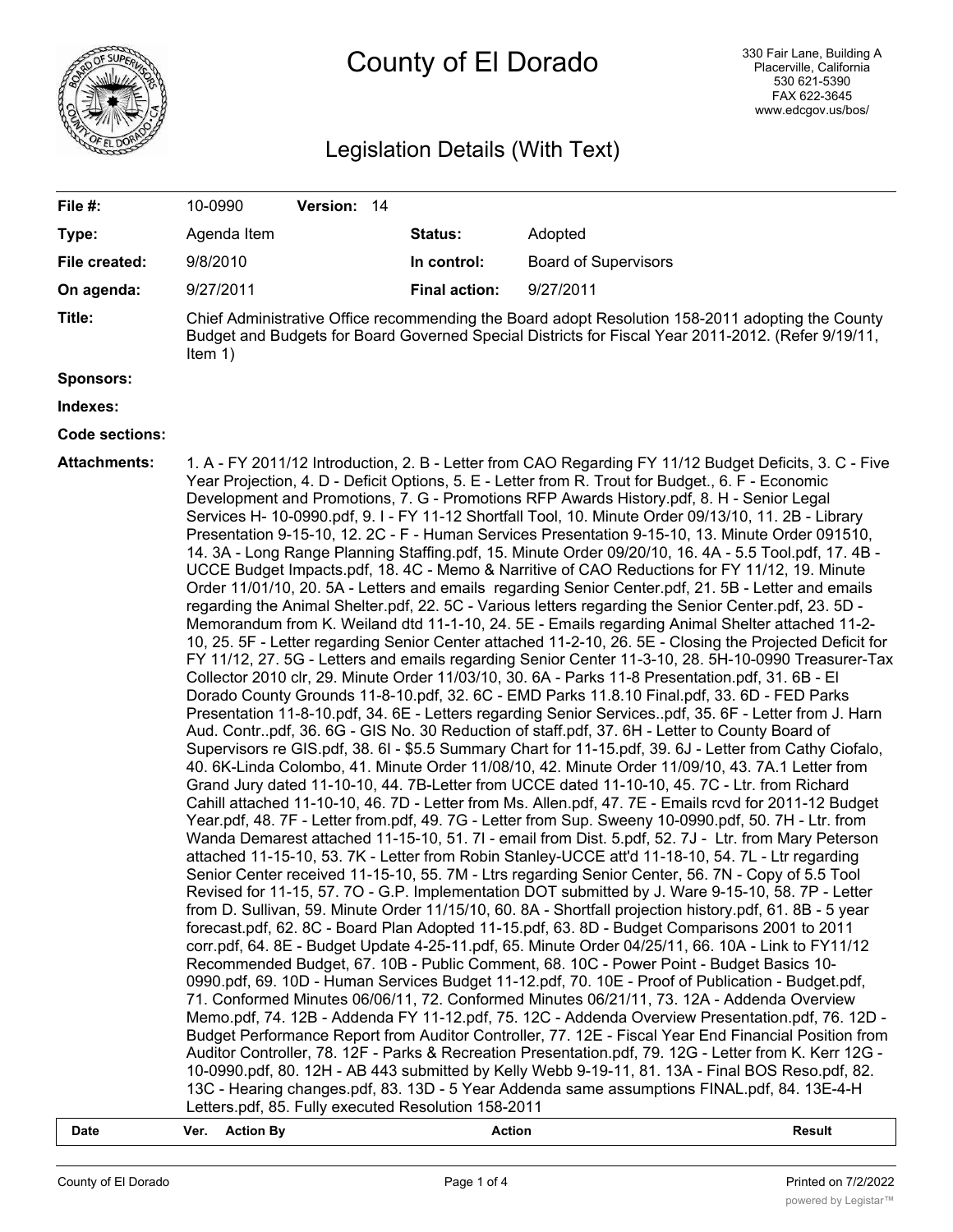#### **File #:** 10-0990, **Version:** 14

| 9/27/2011  | 14 | <b>Board of Supervisors</b> | Adopted            | Pass |
|------------|----|-----------------------------|--------------------|------|
| 9/19/2011  | 12 | <b>Board of Supervisors</b> | Approved           | Pass |
| 9/19/2011  | 12 | <b>Board of Supervisors</b> | Received and Filed |      |
| 9/19/2011  | 12 | <b>Board of Supervisors</b> | Received and Filed |      |
| 9/19/2011  | 12 | <b>Board of Supervisors</b> | Approved           | Pass |
| 9/19/2011  | 12 | <b>Board of Supervisors</b> | Received and Filed |      |
| 9/19/2011  | 12 | <b>Board of Supervisors</b> | Approved           | Pass |
| 9/19/2011  | 12 | <b>Board of Supervisors</b> | Approved           | Pass |
| 9/19/2011  | 12 | <b>Board of Supervisors</b> | Received and Filed |      |
| 9/19/2011  | 12 | <b>Board of Supervisors</b> | Continued          | Pass |
| 9/19/2011  | 12 | <b>Board of Supervisors</b> | No Formal Action   |      |
| 6/21/2011  | 11 | <b>Board of Supervisors</b> | Approved           | Pass |
| 6/6/2011   | 10 | <b>Board of Supervisors</b> | Received and Filed |      |
| 6/6/2011   | 10 | <b>Board of Supervisors</b> | Approved           | Pass |
| 6/6/2011   | 10 | <b>Board of Supervisors</b> | Continued          |      |
| 4/25/2011  | 9  | <b>Board of Supervisors</b> | Approved           | Pass |
| 4/25/2011  | 9  | <b>Board of Supervisors</b> | Approved           | Pass |
| 4/25/2011  | 9  | <b>Board of Supervisors</b> | Approved           | Pass |
| 11/15/2010 | 8  | <b>Board of Supervisors</b> | Adopted As Amended | Pass |
| 11/15/2010 | 8  | <b>Board of Supervisors</b> | Approved           | Pass |
| 11/15/2010 | 8  | <b>Board of Supervisors</b> | Failed             | Fail |
| 11/15/2010 | 8  | <b>Board of Supervisors</b> | Failed             |      |
| 11/15/2010 | 8  | <b>Board of Supervisors</b> | Approved           | Pass |
| 11/15/2010 | 8  | <b>Board of Supervisors</b> | Approved           | Pass |
| 11/15/2010 | 8  | <b>Board of Supervisors</b> | Approved           | Pass |
| 11/15/2010 | 8  | <b>Board of Supervisors</b> | Approved           | Pass |
| 11/15/2010 | 8  | <b>Board of Supervisors</b> | Approved           | Pass |
| 11/15/2010 | 8  | <b>Board of Supervisors</b> | Approved           | Pass |
| 11/9/2010  | 7  | <b>Board of Supervisors</b> | Received and Filed |      |
| 11/9/2010  | 7  | <b>Board of Supervisors</b> | Continued          |      |
| 11/8/2010  | 6  | <b>Board of Supervisors</b> | Received and Filed |      |
| 11/8/2010  | 6  | <b>Board of Supervisors</b> | Received and Filed |      |
| 11/8/2010  | 6  | <b>Board of Supervisors</b> | Received and Filed |      |
| 11/8/2010  | 6  | <b>Board of Supervisors</b> | Received and Filed |      |
| 11/8/2010  | 6  | <b>Board of Supervisors</b> | Continued          |      |
| 11/3/2010  | 5  | <b>Board of Supervisors</b> | Received and Filed |      |
| 11/3/2010  | 5  | <b>Board of Supervisors</b> | Received and Filed |      |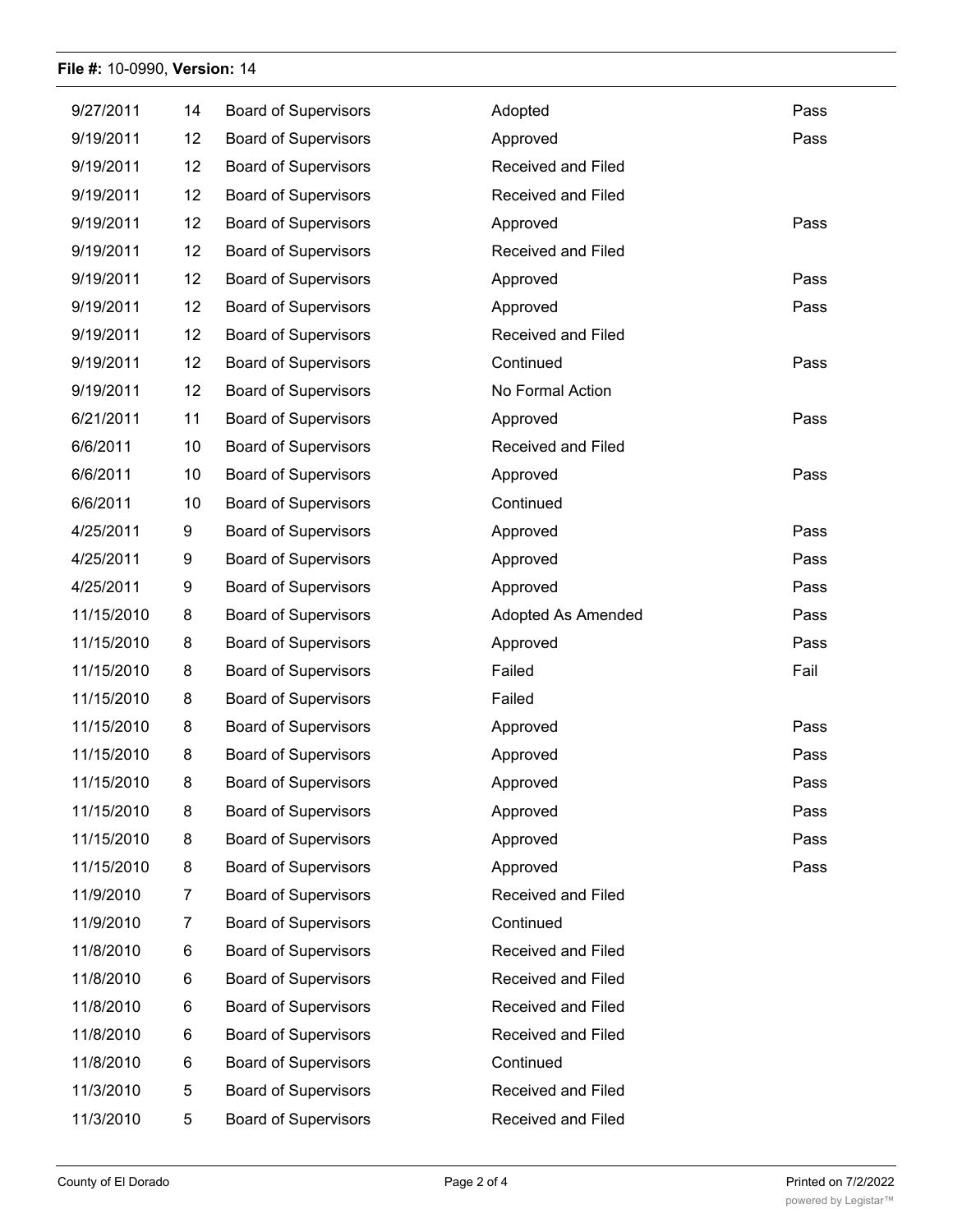#### **File #:** 10-0990, **Version:** 14

| 11/3/2010 | 5              | <b>Board of Supervisors</b> | Received and Filed |
|-----------|----------------|-----------------------------|--------------------|
| 11/3/2010 | 5              | <b>Board of Supervisors</b> | Continued          |
| 11/3/2010 | 5              | <b>Board of Supervisors</b> | Received and Filed |
| 11/3/2010 | 5              | <b>Board of Supervisors</b> | Received and Filed |
| 11/3/2010 | 5              | <b>Board of Supervisors</b> | Received and Filed |
| 11/3/2010 | 5              | <b>Board of Supervisors</b> | Received and Filed |
| 11/1/2010 | 4              | <b>Board of Supervisors</b> | Continued          |
| 9/20/2010 | 3              | <b>Board of Supervisors</b> |                    |
| 9/20/2010 | 3              | <b>Board of Supervisors</b> | Received and Filed |
| 9/15/2010 | 2              | <b>Board of Supervisors</b> | Received and Filed |
| 9/15/2010 | $\overline{2}$ | <b>Board of Supervisors</b> | Received and Filed |
| 9/15/2010 | 2              | <b>Board of Supervisors</b> | No Formal Action   |
| 9/15/2010 | $\overline{2}$ | <b>Board of Supervisors</b> | Received and Filed |
| 9/15/2010 | 2              | <b>Board of Supervisors</b> | Received and Filed |
| 9/15/2010 | $\overline{2}$ | <b>Board of Supervisors</b> | No Formal Action   |
| 9/15/2010 | 2              | <b>Board of Supervisors</b> | Received and Filed |
| 9/15/2010 | 2              | <b>Board of Supervisors</b> | Received and Filed |
| 9/15/2010 | $\overline{2}$ | <b>Board of Supervisors</b> | Received and Filed |
| 9/15/2010 | 2              | <b>Board of Supervisors</b> | Continued          |
| 9/15/2010 | $\overline{2}$ | <b>Board of Supervisors</b> | Continued          |
| 9/13/2010 | 1              | <b>Board of Supervisors</b> | Continued          |

Chief Administrative Office recommending the Board adopt **Resolution 158-2011** adopting the County Budget and Budgets for Board Governed Special Districts for Fiscal Year 2011-2012. (Refer 9/19/11, Item 1)

The Board conducted Budget hearings September 19, 2011 and September 20, 2011. The Chief Administrative Office has incorporated the Board direction from these discussions into the Adopted Budget resolutions.

Attachment C provides a summary of these changes. It should be noted that during the Hearings the Board approved an additional \$140,000 to augment the Sheriff's FY 2011-12 budget for live scan services. However, when the numbers were reviewed again, an error was discovered and while the revenue had been taken out of the Sheriff's budget, the appropriation had been left in. Therefore, the \$140,000 was already augmented and additional appropriations did not need to be added.

Attachment D provides the revised 5 year forecasts with the changes that the Board directed. The primary difference is in the Designation for Capital Projects and the Law & Justice appropriations. \$406,599 was added to the Sheriff's fixed asset budget for the purchase of new radio equipment which increased the appropriations for Law & Justice. Designations for Capital Projects was reduced by a like amount to balance the budget. In addition, the fund balance number was increased by \$4,342,195 and a line was added titled Designated for Contingencies which shows the additional use of this fund balance. This was simply a technical correction to more clearly show the designation against liability associated with the Meyers Landfill as discussed on page 3 of 7 in the Addenda